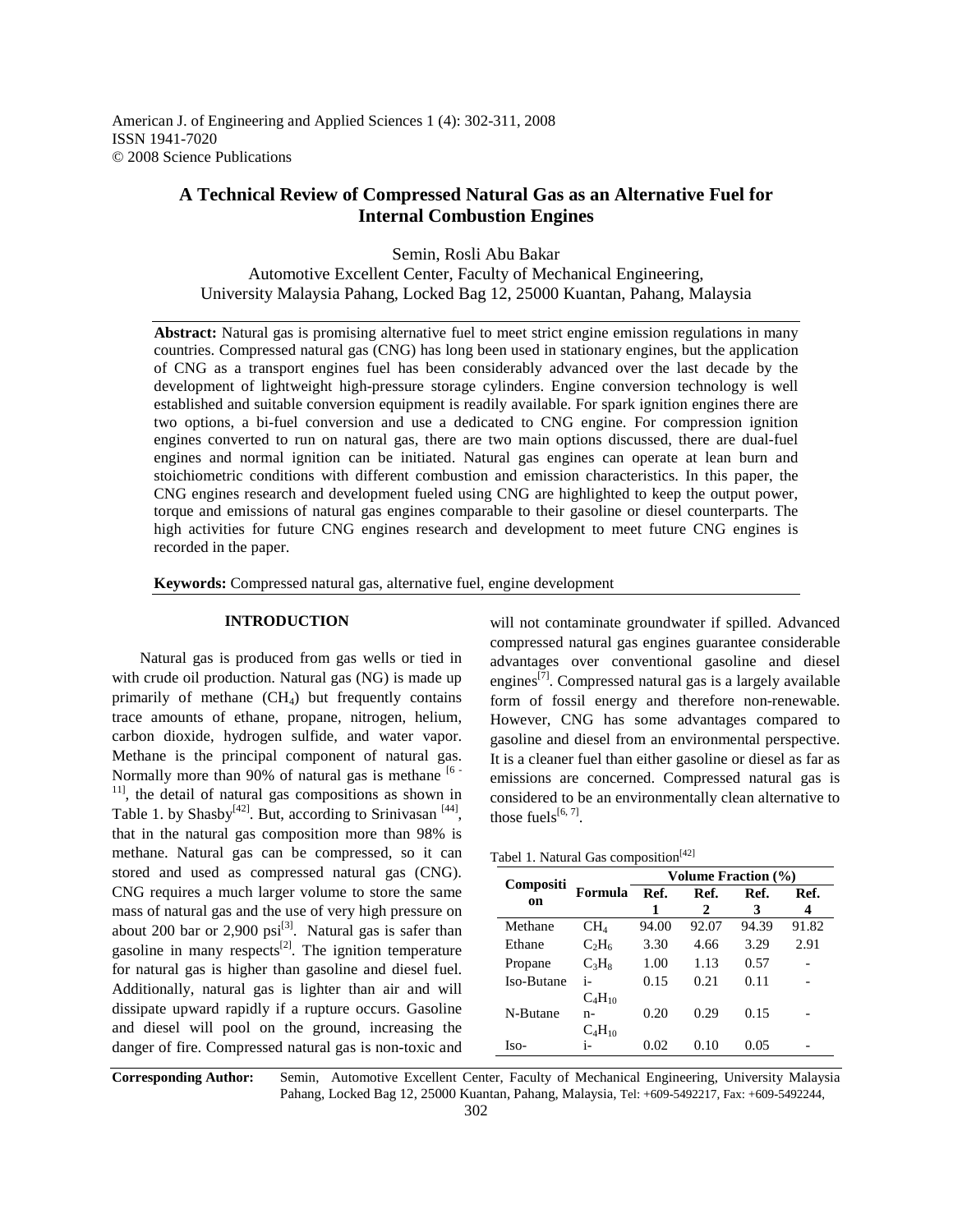| Pentane   | $C_5H_{12}$     |      |        |        |      |
|-----------|-----------------|------|--------|--------|------|
| N-Pentane | n-              | 0.02 | 0.08   | 0.06   |      |
|           | $C_5H_{12}$     |      |        |        |      |
| Nitrogen  | $N_2$           | 1.00 | 1.02   | 0.96   | 4.46 |
| Car.Dioxi | CO <sub>2</sub> | 0.30 | 0.26   | 0.28   | 0.81 |
| de        |                 |      |        |        |      |
| Hexane    | $C_{6}+$        | 0.01 | 0.17   | 0.13   |      |
|           | $(C_6H_{14}$    |      |        |        |      |
|           |                 |      |        |        |      |
| Oxygen    | O <sub>2</sub>  |      | 0.01   | < 0.01 |      |
| Carbon    | CO              |      | < 0.01 | < 0.01 |      |
| Monoxide  |                 |      |        |        |      |
| Total     |                 | 100  | 100    | 100    | 100  |

Compressed natural gas (CNG) has long been used in stationary engines, but the application of CNG as a transport engines fuel has been considerably advanced over the last decade by the development of lightweight high-pressure storage cylinders  $^{[5]}$ . Any researcher<sup>[42 - 46]</sup> was researched about the compressed natural gas as alternative fuel motivated by the economic, emissions and strategic advantages of alternative fuels. Several alternative fuels have been recognized as having a significant potential for producing lower overall pollutant emissions compared to gasoline and diesel fuel. Natural gas, which is composed predominately by has been identified as a leading candidate for transportation applications among these fuels for several reasons<sup> $[42-44]$ </sup>. Shasby<sup> $[42]$ </sup> identified tree reason, the first reason is availability, the second attraction reason of natural gas is its environmental compatibility and the third attraction reason of natural gas is that it can be used in conventional diesel and gasoline engines. According to<sup>[5]</sup>, operating costs are another reasons, where natural gas powered vehicles theoretically have a significant advantage over petroleum-powered vehicles, the basis for this argument is the lower cost per energy unit of natural gas as compared to petroleum. The argument is somewhat more complex than this, however. While it is true that in the vast majority of the country natural gas is cheaper than gasoline or diesel, the analysis plays out differently. Compressed Natural Gas (CNG) is attractive for five reasons. (1) It is the only fuel cheaper than gasoline or diesel. (2) It has inherently lower air pollution emissions. (3) It has lower greenhouse gas emissions. (4) Its use extends petroleum supplies, and (5) there are large quantities of the fuel available in North America. The difficulties with CNG arise from vehicle range, fuel storage, infrastructure costs, and ensuring sufficient supply. The importance of range as a vehicle characteristic is illustrated in $^{[23]}$ . In this  $case^{[23]}$ , the additional weight of batteries or storage cylinders requires considerable extra chassis weight, requiring still more fuel and storage cylinders or batteries. A large increase in the number of CNG vehicles would require new gas pipelines and other infrastructure. Although natural gas reserves are large, it is not clear whether extraction could be doubled over many years without an increase in extraction cost.

According to Lave<sup>[49]</sup>, the compressed natural gas vehicles exhibit significant potential for the reduction of gas emissions and particulates. There are any problems for compressed natural gas applications such as onboard storage due to low energy volume ratio, knock at high loads and high emission of methane and carbon monoxide at light loads. However, these can be overcome by the proper design, fuel management and exhaust treatment techniques. The CNG fuel properties and characteristics are shown in Table 2.

Table 2. CNG properties [55]

| <b>CNG Properties</b>                       | Value       |
|---------------------------------------------|-------------|
| Density $(kg/m^3)$                          | 0.72        |
| Flammability limits (volume % in air)       | $4.3 - 15$  |
| Flammability limits $(\emptyset)$           | $0.4 - 1.6$ |
| Autoignition temperature in air $({}^{0}C)$ | 723         |
| Minimum ignition energy $(mJ)^b$            | 0.28        |
| Flame velocity $(ms^{-1})^b$                | 0.38        |
| Adiabatic flame temperature $(K)^b$         | 2214        |
| Quenching distance (mm) <sup>b</sup>        | 2.1         |
| Stoichiometric fuel/air mass ratio          | 0.069       |
| Stoichiometric volume fraction %            | 9.48        |
| Lower heating value $(MJ/kg)$               | 45.8        |
| Heat of combustion $(MJ/kg_{air})^b$        | 2.9         |

Most existing compressed natural gas vehicles use petrol engines, modified by after-market retrofit conversions and retain bi-fuel capability. Bi-fuelled vehicle conversions generally suffer from a power loss and can encounter driveability problems, due to the design and/or installation of the retrofit packages<sup>[5]</sup>. In bi-fuel for diesel engine, natural gas as a fuel for diesel engines offers the advantage of reduced emissions of nitrogen oxides, particulate matter, and carbon dioxide while retaining the high efficiency of the conventional diesel engine<sup>[5]</sup>. Single-fuel vehicles optimized for compressed natural gas are likely to be considerably more attractive in terms of performance, and somewhat more attractive in terms of cost. According to Poulton<sup>[5]</sup> that a natural gas-powered, single-fuel vehicle should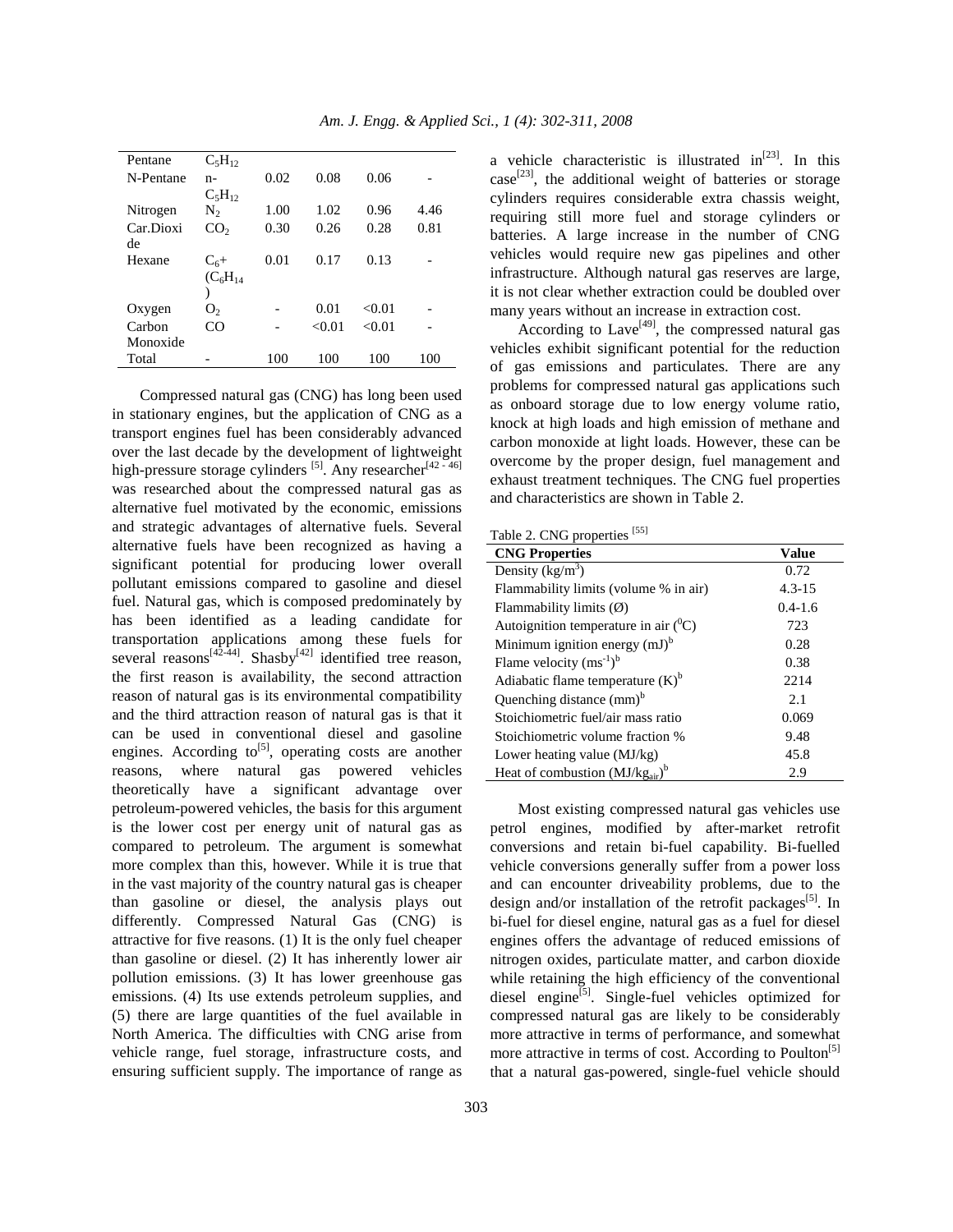be capable of similar power, similar or higher efficiency and mostly lower emissions than an equivalent petrol-fuelled vehicle. Such a vehicle would have a much shorter driving range unless the fuel tanks are made very large, which would then entail a further penalty in weight, space, performance and cost. CNG vehicles' range limitations, however, would be eased considerably if LNG were substituted as the fuel.

### **CNG AS A FUEL CHARACTERISTICS**

The octane rating of natural gas is about 130, meaning that engines could operate at compression ration of up to 16:1 without "knock" or detonation. Many of the automotive makers already built transportation with a natural gas fuelling system and consumer does not have to pay for the cost of conversion kits and required accessories. Most importantly, natural gas significantly reduces  $CO<sub>2</sub>$ emissions by 20-25% compare to gasoline because simple chemical structures of natural gas (primarily methane –  $CH<sub>4</sub>$ ) contain one Carbon compare to diesel  $(C_{15}H_{32})$  and gasoline  $(C_8H_{18})^{[5, 44]}$ . Like methane and hydrogen is a lighter than air type of gas and can be blended to reduce vehicle emission by an extra 50%. Natural gas composition varies considerably over time and from location to location<sup>[5]</sup>. Methane content is typically 70-90% with the reminder primarily ethane, propane and carbon dioxide<sup>[42, 43]</sup>. At atmospheric pressure and temperature, natural gas exists as a gas and has low density. Since the volumetric energy density (joules/ $m<sup>3</sup>$ ) is so low, natural gas is often stored in a compressed state (CNG) at high pressure stored in pressure vessels. The CNG as a fuel characteristics is shown in Table 3. below.

| Table 3. CNG fuel characteristics <sup>[44]</sup> |  |
|---------------------------------------------------|--|
|---------------------------------------------------|--|

| <b>CNG</b> Characteristics           | Value            |
|--------------------------------------|------------------|
| Vapour density                       | 0.68             |
| Auto Ignition                        | $700^{\circ}$ C  |
| Octane rating                        | 130              |
| Boiling point (Atm. Press)           | $-162^{\circ}$ C |
| Air-Fuel Ratio (Weight)              | 17.24            |
| <b>Chemical Reaction With Rubber</b> | Nο               |
| <b>Storage Pressure</b>              | 20.6Mpa          |
| <b>Fuel Air Mixture Ouality</b>      | Good             |
| Pollution CO-HC-NO <sub>x</sub>      | Very Low         |
| Flame Speed m per sec                | 0.63             |
| Combust. ability with air            | $4 - 14%$        |

304

According to Poulton<sup>[5]</sup> that natural gas has a high octane rating, for pure methane the RON=130 and enabling a dedicated engine to use a higher compression ratio to improve thermal efficiency by about 10 percent above that for a petrol engine, although it has been suggested that optimized CNG engine should be up to 20 percent more efficient, although this has yet to be demonstrated. Compressed natural gas therefore can be easily employed in sparkignited internal combustion engines. It has also a wider flammability range than gasoline and diesel  $\text{oil}^{[7]}$ . Optimum efficiency from natural gas is obtained when burnt in a lean mixture in the range A=1.3 to 1.5, although this leads to a loss in power, which is maximized slightly rich of the stoichiometric air/gas mixture. Additionally, the use of natural gas improves engine warm-up efficiency, and together with improved engine thermal efficiency more than compensate for the fuel penalty caused by heavier storage tanks. Natural gas must be in a concentration of 5% to 15% in order to ignite, making ignition in the open environment unlikely. The last and most often cited advantages have to do with pollution. The percentages vary depending upon the source, but vehicles burning natural gas emit substantially lesser amounts of pollutants than petroleum powered vehicles. Non-methane hydrocarbons are reduced by approximately  $50\%$ , NO<sub>y</sub> by 50-87%,  $CO_2$  by 20-30%, CO by 70-95%, and the combustion of natural gas produces almost no particulate matter<sup>[5]</sup>. Natural gas powered vehicles emit no benzene and 1,3-butadiene which are toxins emitted by diesel powered vehicles. The use of natural gas as a vehicle fuel is claimed to provide several benefits to engine components and effectively reduce maintenance requirements. It does not mix with or dilute the lubricating oil and will not cause deposits in combustion chambers and on spark plugs to the extent that the use of petrol does, thereby generally extending the piston ring and spark plug life. In diesel dual-fuel operation evidence of reduced engine wear is reported, leading to expected longer engine life<sup>[3]</sup>. The use of natural gas in a diesel spark-ignition (SI) conversion is expected to allow engine life at least as good as that of the original diesel engine. Because of its very low energy density at atmospheric pressure and room temperature, natural gas must be compressed and stored on the vehicle at high pressure - typically 20 MPa, 200 bar or 2,900 psi. The alternative storage method is in liquid form at a temperature of  $-162^{\circ}$ C. Because of the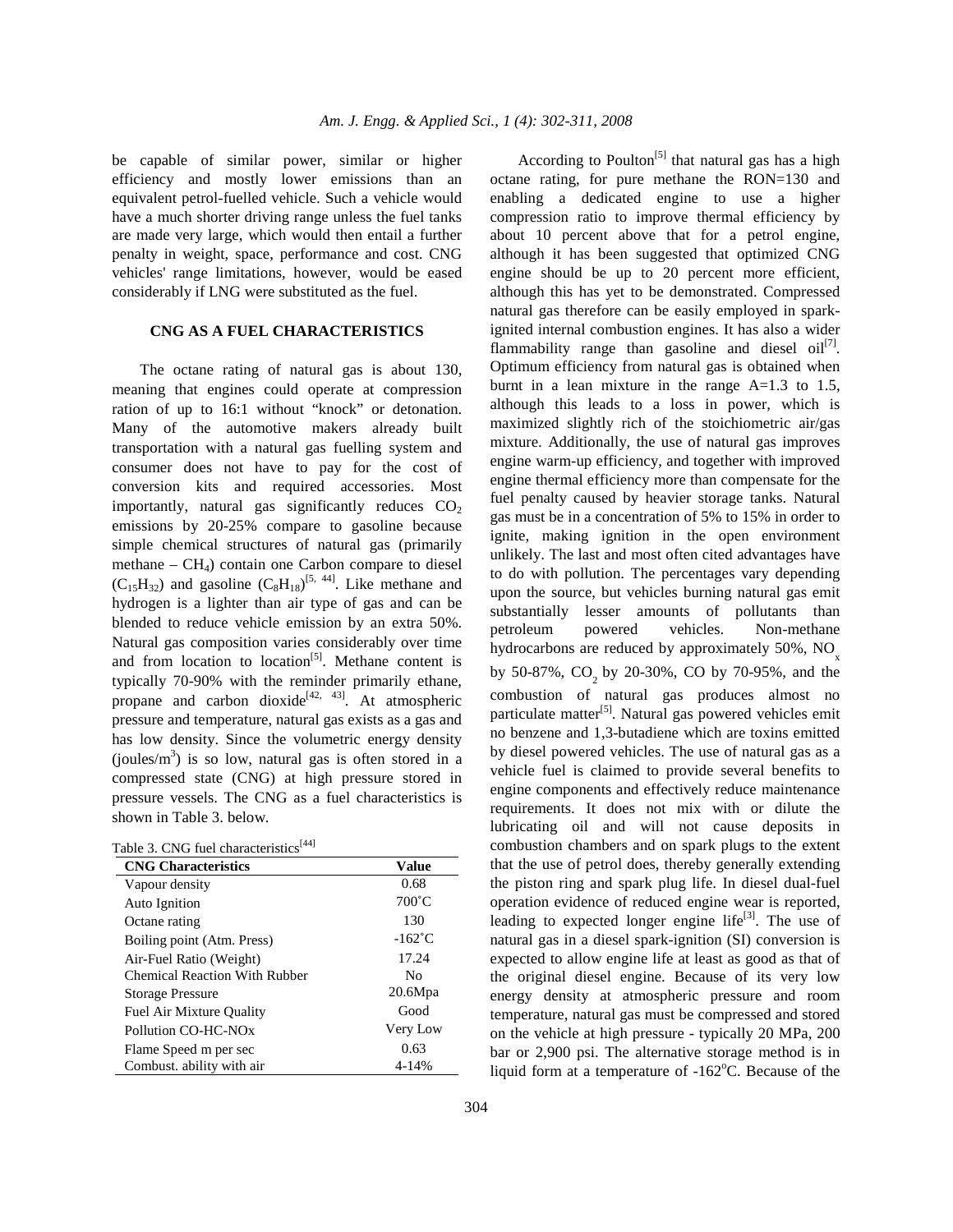limited capacity of most on-board CNG storage systems a typical gas-fuelled vehicle will need refueling two to three times as often as a similar petrol or diesel-fuelled vehicle - a typical CNG-fuelled car engine will provide a range of 150-200 km and a truck or bus some 300-400 km. It is possible that the space required and weight of CNG fuel storage systems will fall in the future as a result of improved engine efficiencies as with dedicated designs and lightweight storage tanks<sup>[5]</sup>.

CNG vehicles range limitations would be eased considerably if LNG were substituted as the fuel. Rather than CNG 4:1 volume disadvantage with petrol, LNG has only a 1.3:1 disadvantage<sup>[5]</sup>. Even with the required insulation to ensure cryogenic storage, and the added bulk it causes, advanced LNG fuel tanks should be only about twice as bulky as petrol tanks storing the same energy. When a vehicle is operating on CNG about 10 percent of the induced airflow is replaced by gas which causes a corresponding fall in engine power output. In performance terms the converted bi-fuel engine will generally have a 15-20 percent maximum power reduction than that for the petrol version. When a diesel engine conversion is fuelled on gas more engine power can be obtained due to the excess air available which, due to smoke limitations, is not fully consumed. Because natural gas has a low cetane rating, a spark ignition conversion for diesel engines is required, adding to the conversion  $cost^{[5]}$ . Even though more power may be available, experience has shown that SI diesel engine conversions are usually down-rated to prevent excessive combustion temperatures leading to component durability problems. A diesel/gas dual-fuel conversion may experience a loss of efficiency, relative to diesel-fuelling alone. A 15-20 percent loss in thermal efficiency was reported in a dual-fuel heavy-duty truck demonstration in Canada, where natural gas provided 60 percent of the total fuel requirement during dual-fuel operation[5]. A further disadvantage of methane is that it is a greenhouse gas with a warming forcing factor many times that of the principal greenhouse gas,  $CO<sub>2</sub>$ , Gas leakage or vehicular emission, therefore, and the size of release, will have an impact on the overall greenhouse gas (GHG) emissions performance relative to the petrol or diesel fuel it substitutes<sup>[42-46]</sup>.

The safety aspects of converting vehicles to run on CNG are of concern to many people. However, the low density of methane coupled with a high auto-ignition temperature, CNG is  $540^{\circ}$ C compared with  $227-500^{\circ}$ C for petrol and  $257^{\circ}$ C for diesel fuel and higher flammability limits gives the gas a high dispersal rate and makes the likelihood of ignition in the event of a gas leak much less than for petrol or diesel. Additionally, natural gas is neither the toxic, carcinogenic nor caustic<sup>[5]</sup>. According to<sup>[5]</sup> the legal maximum operating pressure for a vehicle storage cylinder will usually be in the range 20 to 25 MPa commonly 20 MPa. Cylinders are tested before installation to a pressure of 30 MPa (300 bar or 4,350 psi) or to a level to meet local requirements. Safety regulations specify a periodic re-inspection, typically at five-year intervals, including a pressure test and internal inspection for corrosion. According to<sup>[5]</sup> there are two refueling modes with CNG, the first is fast fill and the second is slow fill. The fast fill is where refueling times are comparable to those involved with conventional liquid fuels. Fast fill normally requires some buffer high pressure (25 MPa) storage at the refueling station although an alternative is to use a compressor sized to fill vehicles directly without intermediate (or cascade) storage. A typical mediumsized refueling station with a compressor output around of 300  $\text{m}^3$ /hour would be capable of servicing 30 buses or 300 cars over a 12-hour period. The slow fill is where one or more vehicles are connected directly to a low pressure supply via a compressor over relatively long time periods without the high pressure buffer storage facility. For many fleet operations the refueling installation will be located at the fleet garage with trickle fill dispensers located adjacent to the vehicle parking spaces. A CNG vehicle will be refueled two to three times as often as a similar petrol or diesel counterpart. This has obvious implications for CNG refueling station site and local traffic flow constraints. The fact that gas is delivered by pipeline rather than by tanker, however, alleviates both traffic flow and road hazards. An additional consideration is the cost of connection to a gas pipeline having the pressure and flow capacity to meet the demand.

### **CNG ENGINES DEVELOPMENT**

The technology of engine conversion is well established and suitable conversion equipment is readily available. For petrol engines or spark ignition engines there are two options, a bi-fuel conversion and use a dedicated to CNG engine. The bi-fuel conversion of vehicles fitted with fuel-injected engines may utilize the original engine management system, if it can be modified to control the gas flow and revised ignition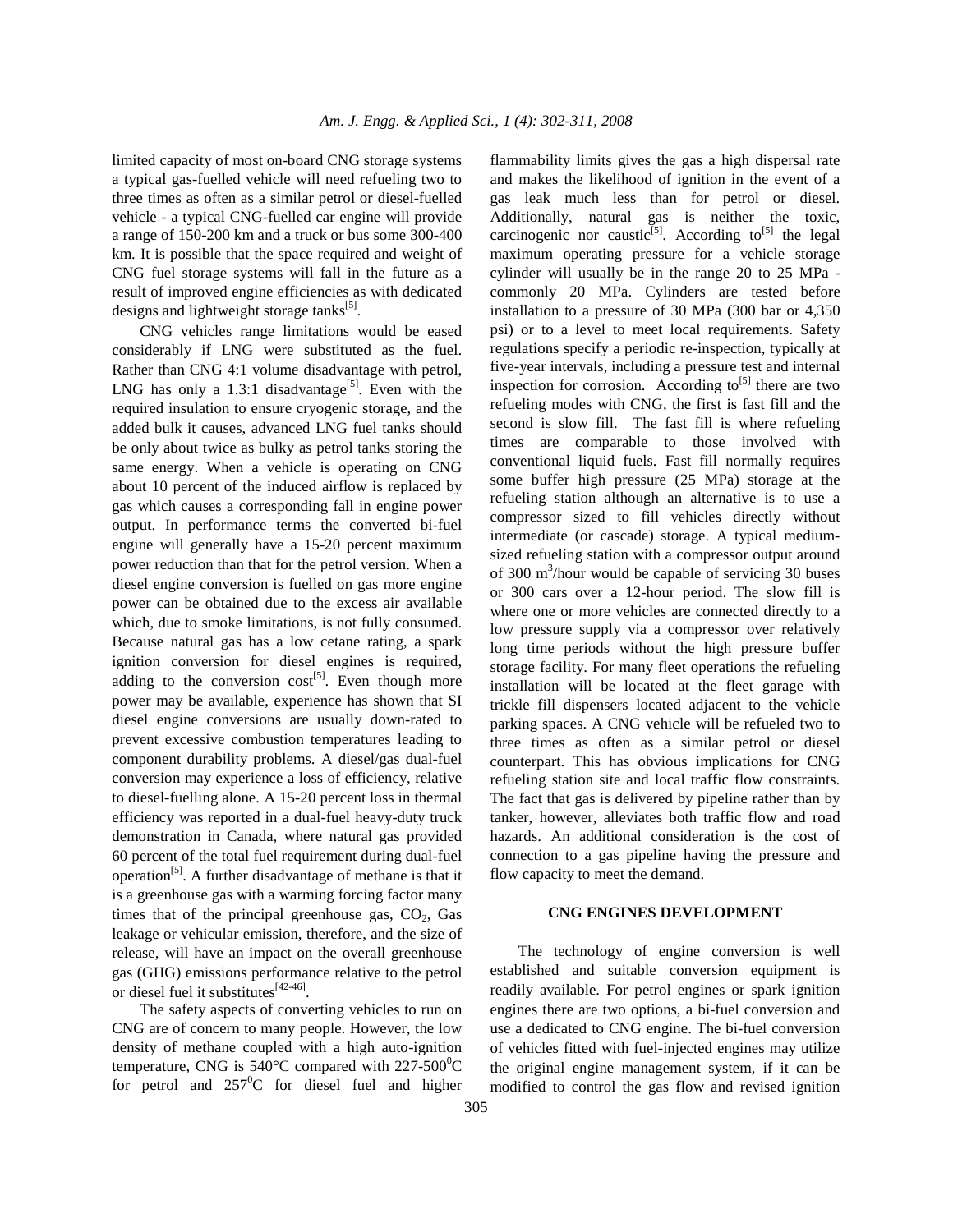timing or alternatively, be fitted with a standard CNG control system. The fuel injectors must be disabled when the engine is running on gas, although fuel must still flow to the injectors and then pass directly to the return fuel line to provide cooling. The bi-fuel engines of the spark ignition petrol engines according to Poulton<sup>[5]</sup> is of all sizes can be converted to natural gas by the fitting of a gas carburetor / mixer, regulator, shut-off valves, control system and fuel storage tanks. A bi-fuel arrangement exists when the petrol fuel system is retained, but this prevents the engine being fully optimized for the high-octane gas. This arrangement does provide a back-up fuel where CNG refueling facilities are not well developed. Dedicated natural gas engines is the engine dedicated to mono fuel of natural gas engines, there are optimized for the natural gas fuel. They can be derived from petrol engines or may be specifically designed for the purpose.

With diesel engines converted or designed to run on natural gas, there are two main options discussed. The first is dual-fuel engines. These refer to diesel engines operating on a mixture of natural gas and diesel fuel. Natural gas has a low cetane rating and is not therefore suited to compression ignition, but if a pilot injection of diesel occurs within the gas/air mixture, normal ignition can be initiated. Between 50 and 75 percent of usual diesel consumption can be replaced by gas when operating in this mode. The engine can also revert to 100 percent diesel operation. The second is dedicated natural gas engines. Dedicated natural gas engines are optimized for the natural gas fuel. They can be derived from petrol engines or may be designed for the purpose. Until manufacturer original equipment (OE) engines are more readily available, however, the practice of converting diesel engines to spark ignition will continue, which involves the replacement of diesel fuelling equipment by a gas carburettor and the addition of an ignition system and spark plugs. Buses and trucks larger and greater numbers of cylinders are used than for light-duty engines. For compression ignition engines conversions to spark ignition, the pistons must be modified to reduce the original compression ratio and a high-energy ignition system must be fitted. The system is suitable for CNG and is ideally suited to timed (sequential) port injection system but can also be used for single point and low pressure in-cylinder injection. Gas production provides greater precision to the timing and quantity of fuel provided, and to be further developed and become increasingly used to provide better fuel emissions performance<sup>[5]</sup>.

An approximate measure of the equivalent petrol or diesel fuel capacity of a cylinder filled with gas at 20 Map have be obtained by dividing the cylinder volume by 3.5 - thus a 60-litre cylinder will provide the energy equivalent of 17 liters of conventional fuel<sup>[5]</sup>. The design and installation of appropriate high-pressure onboard storage cylinders plays an important part of the efficient and safe operation of natural gas-fuelled vehicles. The cost constitutes a significant proportion of total vehicle installation cost. Most commonly used are chrome molybdenum steel gas cylinders, which are the cheapest, but one of the heaviest forms of storage container. It is possible that the space required and weight of CNG fuel storage systems will fall in the future result of improved engine efficiencies (as with dedicated designs) and lightweight storage tanks. For example, fibre-reinforced aluminum alloy or even allcomposite CNG pressure tanks demonstrate significant weight saving over steel - up to 57 percent<sup>[5]</sup>. It is even possible to increase the stored fuel's energy density by, for example, increasing the storage pressure of the gas. Future dedicated gas-fuelled vehicles will benefit by the fuel storage system being integrated into the vehicle structure, taking up less of the storage space currently lost in conversions. One proposal for a future vehicle CNG storage system is the so-called "fortress frame". A modified vehicle frame structure, of significant crosssection, would be used to store the gas inside it at low pressure. Additionally, the frame would provide greater crash protection to the occupants<sup>[5]</sup>. Although the design is likely to be as "safe" as conventional CNG vehicles, product liability issues, especially in the US, make the future development of this concept uncertain. Research is in progress to use adsorbent materials in a tank to store natural gas which reduces the required pressure (from 200 bar for CNG currently, to around 30 bar) and thereby avoids the need for high-pressure compressors and provides more design flexibility for the tank. Many types of adsorbent materials have been considered, including activated carbon, zeolites, clays and phosphates. With activated carbon at pressures of 300-400 psi (2-2,75 MPa or 20-27 bar), the percentage of natural gas adsorbed can be 10 to 15 percent of the weight of carbon. However, it has not yet been possible to find an adsorbent material which provides the same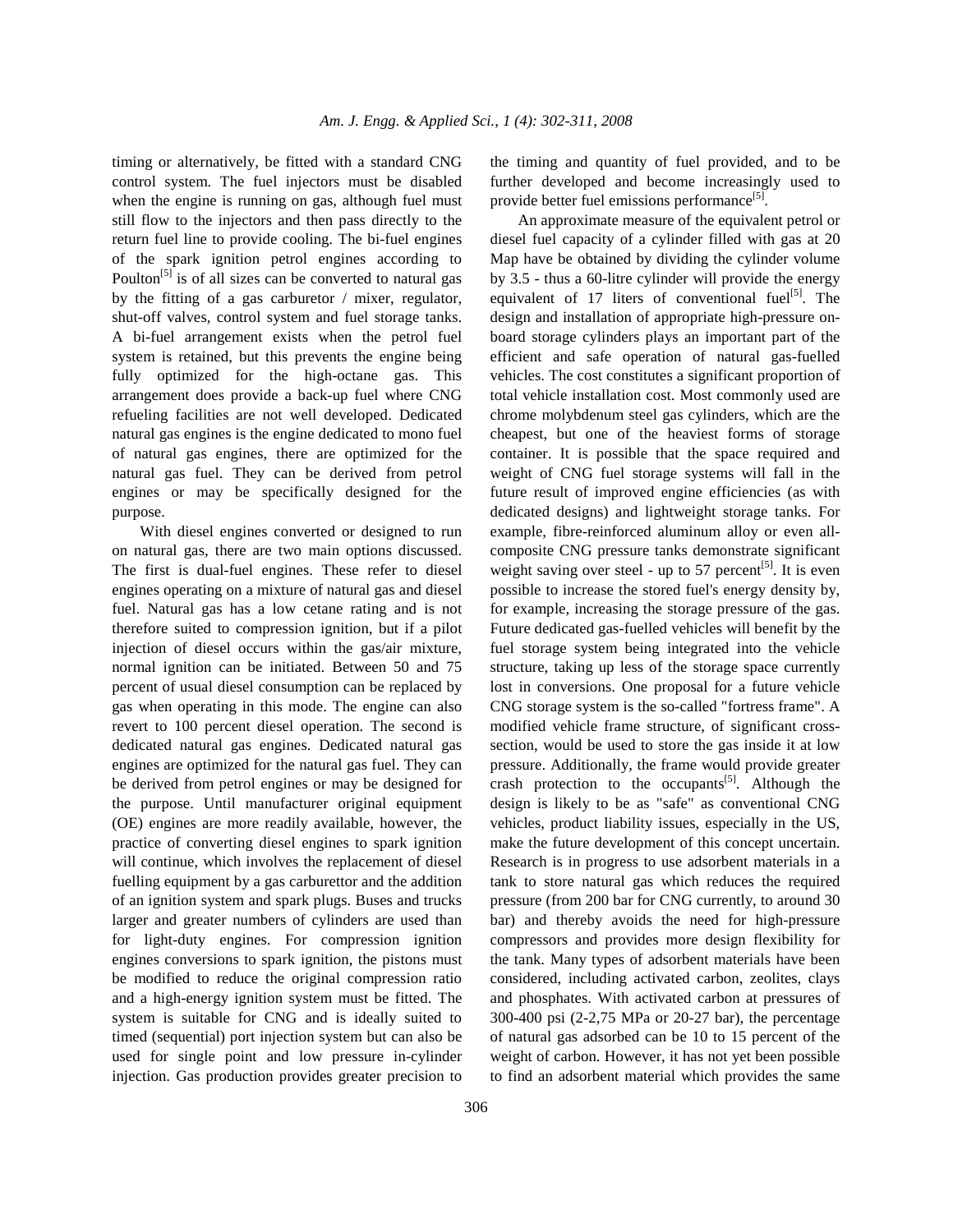storage capacity of usable gas at the same cost, weight and volume as with high-pressure cylinders. Although LNG storage has been used in demonstration fleets, few NGVs are operating on LNG at present. Advances are being made in local bulk LNG storage and, when vehicles are able to refuel their cryogenic storage tanks from such LNG depots at a cost that is competitive with CNG, more extensive used will be made of this form of storage. Until such time most vehicles using natural gas will store it in compressed form<sup>[5]</sup>.

Natural Gas has been tested as an alternative fuel in a variety of engine configurations. The four main engine types include the traditional premixed charge spark ignition engine, the lean burn engine, the dualfuel/pilot injection engine, and the direct injection engine<sup>[6-56]</sup>. Significant research has been done on these engines, however the most promising of these, the direct injection engine requires further development in order to realize its full potential. There are any researchers were did this object with modification or redesign of the gasoline engines<sup>[7-13, 35, 53, 54]</sup>, diesel engines<sup>[20-28, 40-42]</sup> with Compressed Natural Gas (CNG) as an alternative fuel usage on experiment and computational modeling base to found the new engine with use in diversification fuel, high performance, low emission and low cost. For example, Shashikanta<sup>[6]</sup>, studied a 17 kW, stationary, direct injection diesel engine has been converted to operate it as a gas engine using producer-gas and compressed natural gas (CNG) as the fuels on two different operational modes called SIPGE (Spark Ignition Producer Gas Engine) and DCNGE (Dedicated Compressed Natural Gas Engine).

Shashikantha<sup>[6]</sup> results of conversion to SIPGE (or DCNGE) can be called a success since comparable power and efficiency could be developed. CNG operation of SIPGE yielded almost comparable power and higher efficiency, which establishes the fuel flexibility of the machine under spark ignition operation. The spark advance needed for producer-gas operation is much higher at 35 °BTDC as compared to compressed natural gas operation where it was 22 °BTDC, compression ratio being same, i.e., 11.5:1 in both the cases. This indicates that with ignition timing adjustment almost full flexibility between the two extreme fuels, i.e., producer-gas and compressed natural gas is a feasible concept with the requisite gas induction fittings.

With qualitative load control mode that was used. the part load operation of the engine was a problematic area with producer-gas as well as CNG. The results do indicate the scope of improvement in part load performance, for example by resorting to quantitative control. Producer-gas as well as CNG operation of the converted spark ignition engine eliminates particulate emission reckoned in terms of smoke density. This is the most virtuous facet of spark ignition engines as compared to diesel or even dual-fuel operation. The CO and NOx emission of converted engine under operation of either gas are much lower as compared to diesel and dual -fuel operation. This proves, that SIPGE as well as DCNGE are much environment friendly machines. The HC emissions are comparable between CI and SI modes, i.e., both under diesel and dual-fuel, as well as producer-gas and CNG operations. The overall superiority of SIPGE (or DCNGE) concept pertaining to environmental pollution can be claimed on the basis of particulate elimination, lower NOx and lower CO.

 $Kato^{[7]}$  has been developed a new engine Toyota Camry that uses CNG as fuel by modifying the base 2.2-liter gasoline engine in the unmodified base engine, torque and power for CNG decrease compared to gasoline. The new engine has adopted a high compression ratio, intake valves with early closed timing, intake and exhaust valves with increased lift and a low back pressure muffler, which thereby restored the loss of engine power.



Fig. 1: gas injection system of CNG engine<sup>[40]</sup>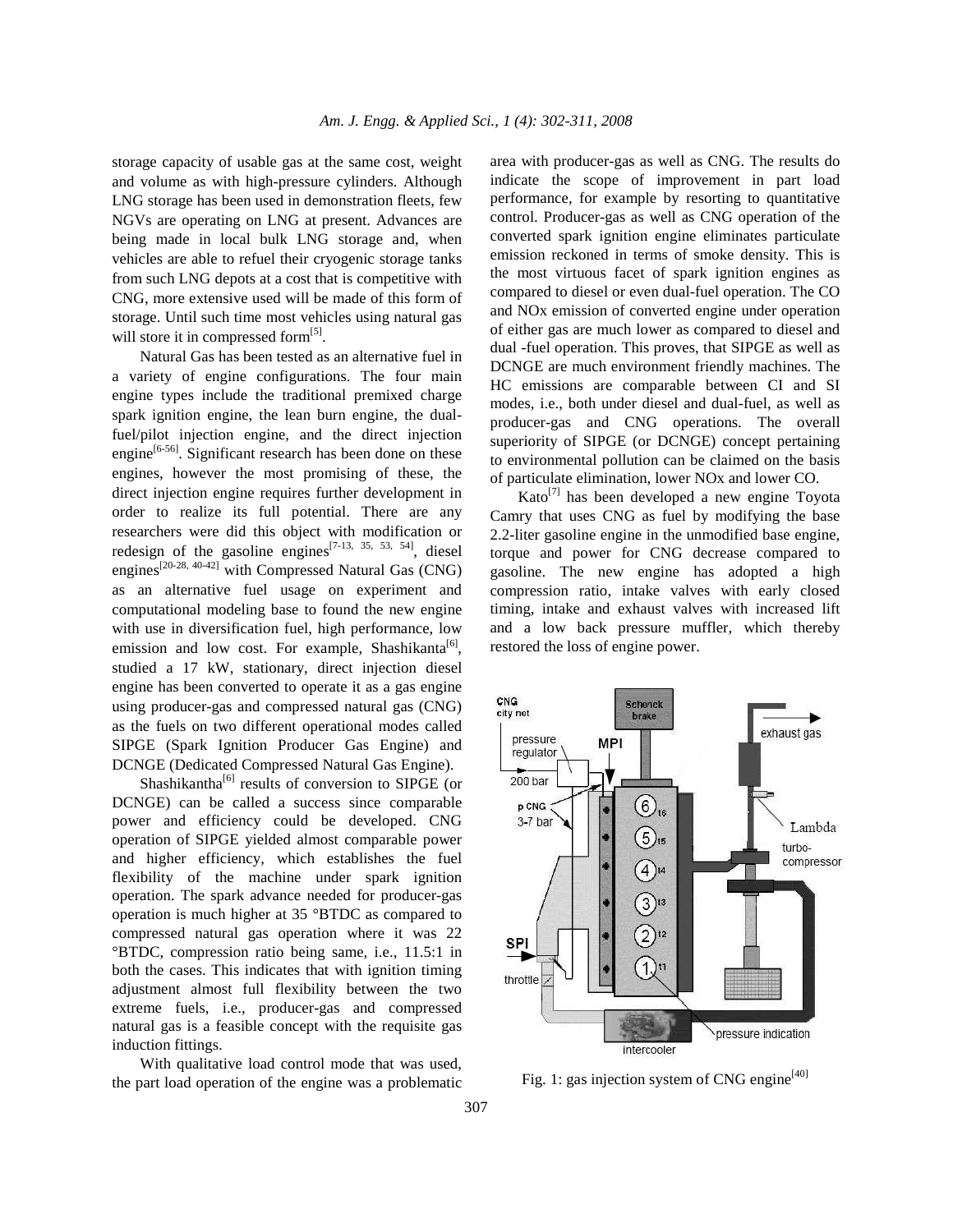Figure 1 shows in order to greatly reduce exhaust emissions, a multi-port injection system was chosen  $by$ <sup>[39, 40]</sup>, and the injectors and pressure regulator have been newly developed. At the same time, precise airfuel (A/F) ratio control and special catalysts for CNG exhaust gas have been utilized. The resulting CNG engines output power has been restored to near that of the gasoline base engine.  $Lanni^{[24]}$  was compares and contrasts the emissions of buses powered by Detroit Diesel Series 50 diesel engines and Series 50G CNG engines. Wang<sup>[27]</sup> developed of a CNG engine with ultra-lean-burn low emissions potential, hydrogenassisted jet ignition (HAJI) is used to achieve reliable combustion and low NOx emissions, whilst direct injection is used to improve thermal efficiency and decrease hydrocarbon (HC) emissions, it is found that port-inducted propane, port-inducted CNG and directly injected CNG all produce negligible levels of CO and NOx.

According to  $Cho<sup>[41]</sup>$ , there are several major problems needed to be solved when using lean burn natural gas engines. First, the set point for the best compromise between emissions and fuel economy is not clear, although wide range exhaust gas oxygen sensors have recently become available. Second, even if this set point is known for a given fuel and operating condition, the optimum air–fuel ratio changes with both operating conditions and fuel properties. Third, the exhaust temperatures of natural gas engines operating in lean burn conditions are below 750 K at most operating conditions, comparable to the base Diesel engines. The lower exhaust temperatures increase the difficulties in methane oxidation and result in low THC conversion efficiency. Numerous studies have suggested that decreasing the injector nozzle orifice diameter is an effective method of increasing fuel air mixing during injection.



Fig. 2: CNG engine emissions result $^{[12]}$ 



The vast majority of natural gas engines in use today are premixed charge spark ignition engines<sup>[12, 542]</sup>. While spark ignited (SI) engines have significant advantages over diesel engines in terms of particulate and NOx emissions, there are several drawbacks with respect to performance, see Figure 2 and Figure 3. Premixed SI engines suffer 30% lower power output than equivalent size diesel engines due to knock limitations<sup>[7]</sup>. In addition, SI engines suffer high pumping losses, due to the need to throttle the intake air at part load conditions. These factors result in a 15 to 30% reduction in volumetric efficiency as compared to diesel engines<sup>[36-43]</sup>. In diesel engine, Ouellette<sup>[56]</sup> developed high pressure direct injection (hpdi) of natural gas in diesel engines, the result shown in Figure 4 that, natural gas or methane are reduced by about 40% over diesel operation NOx.





Figure 4 shows the Durell<sup>[55]</sup> research result that, a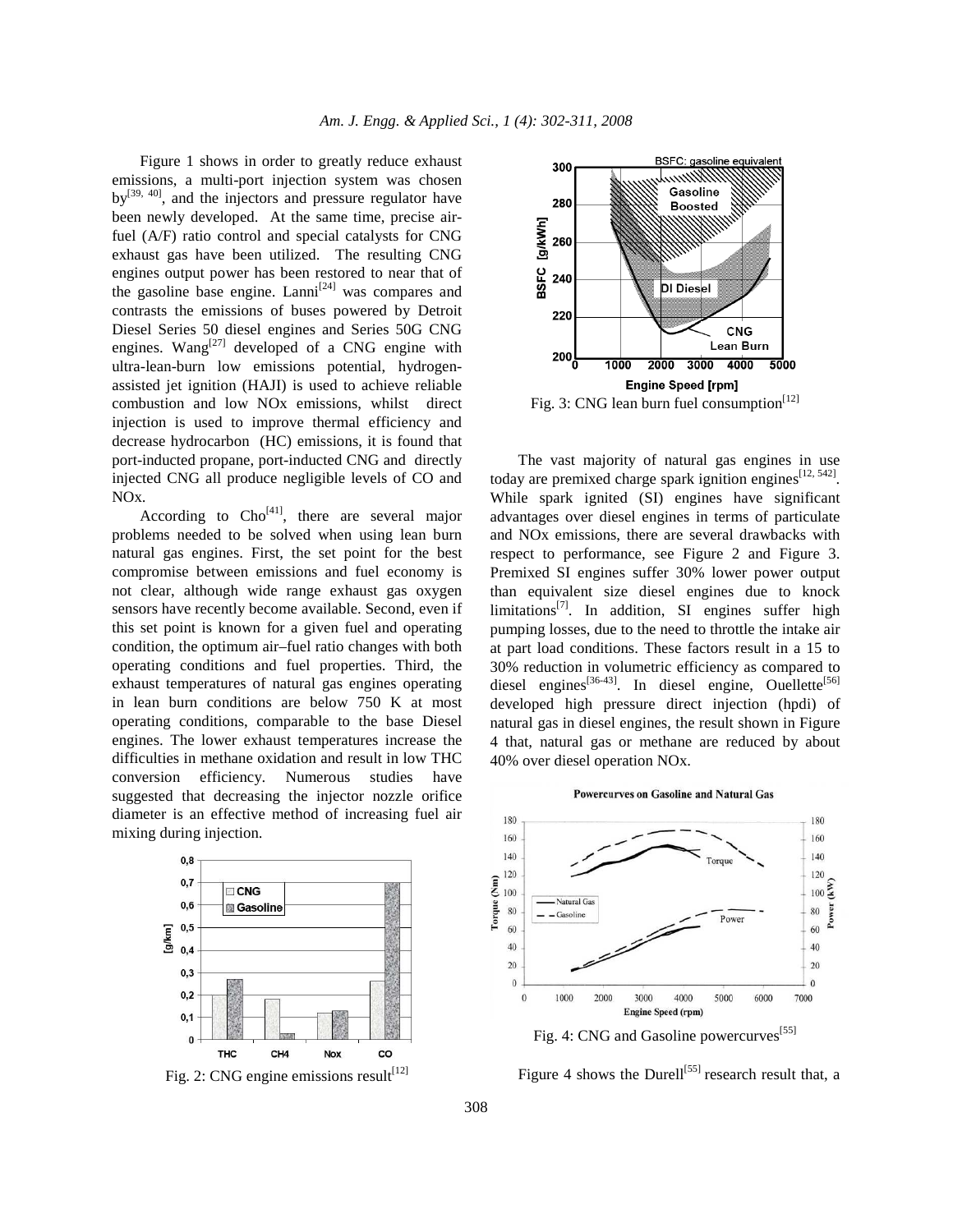9% loss in peak torque when running on CNG compared to gasoline. Although peak power was not obtained on gas (due to the limitations of the injectors) there is also a predicted loss 9% on peak power.

Another significant drawback of the SI engines, if it is run at or near the stoichiometric air/fuel ratios, is the relatively high fuel consumption $[41, 42]$ . Improvements have been made in fuel consumption with the development of lean burn SI engines<sup>[53]</sup>. Experiments were carried out by  $Chi^{[54]}$ , one of the lean-burn natural gas ratings for this engine is 242 kW at 1950 rpm and 1424 N-m, at 1250 rpm. This rating was also used for the stoichiometric natural gas engine.

Transient emissions and 13-mode, steady-state emissions tests were conducted on the engine on natural gas. The engine meets the transient emission standards for 2010 for NOx, NMHC, and CO on natural gas. Steady-state results on the 13-mode test show this engine meets NOx, NMHC, CO and particulate matter emissions standards for 2010 on natural gas. Formaldehyde emissions are well below the ULEV and transient bus standards for heavy-duty vehicles on both the transient and steady-state tests. Efficiency of the natural gas stoichiometric engine was comparable to a typical low emissions lean-burn natural gas engine. Results with gasoline were conducted on the first seven modes of the 13-mode, steady-state test. The engine did not meet the emissions standards for 2010 on gasoline for this testing. Catalyst degradation from misfires while setting up the engine to operate on gasoline contributed to the higher than expected emissions.

### **CONCLUSIONS**

CNG is attractive for five reasons. It is the only fuel cheaper than gasoline or diesel. It has inherently lower air pollution emissions. It has lower greenhouse gas emissions. Its use extends petroleum supplies, and there are large quantities of the fuel available in the world. There are several major problems needed to be solved when using natural gas engines, there is the set point for the best compromise between emissions and fuel economy is not clear, the optimum air–fuel ratio changes with both operating conditions and fuel properties.

#### **REFERENCES**

1. Heywood, J.B., 1998. Internal Combustion Engine Fundamentals, McGraw-Hill, Singapore.

- 2. Kowalewicz, Andrzej., 1984. Combustion System of High-Speed Piston I.C. Engines, Wydawnictwa Komunikacji i Lacznosci, Warszawa.
- 3. Stone, Richard., 1997. Introduction to Internal Combustion Engines 2nd Edition, SAE Inc., USA.
- 4. Ganesan, V., 1999. Internal Combustion Engines Second Edition, Tata McGraw-Hill, New Delhi.
- 5. Poulton, M.L., 1994. Alternative Fuels for Road Vehicles, Comp. Mechanics Publications, UK.
- 6. Shashikantha., Parikh P.P., 1999. Spark ignition producer gas engine and dedicated compressed natural gas engine-Technology development and experimental performance optimization, SAE Technical Paper 1999-01-3515.
- 7. Kato, Kichiro., Igarashi, Kohei., Masuda, Michihiko., Otsubo, Katsuji., Yasuda, Akio., Takeda, Keiso., Sato, Toru., 1999. Development of engine for natural gas vehicle, SAE Technical Paper 1999-01-0574.
- 8. Wayne, W. Scott., Clark, Nigel. N., Atkinson, Christopher. M., 1998. A parametric study of knock control strategies for a bi-fuel engine, SAE Technical Paper 980895.
- 9. Sun, Xiaobo., Lutz, Alwin., Vermiglio, Ezio., Arold, Mark., 1998. Wiedmann, Tom., The development of the General Motors 2.2L CNG bifuel passenger cars, SAE Technical Paper 982445.
- 10. Liu, Chung Y., Chen, Randy., Hussain, Syed F., 1998. Development of Gaseous Injector for Propane and CNG, SAE Technical Paper 981355.
- 11. de Carvalho, Remo.D.B., Valle, Ramón.M., Rodrigues, Vander.F., de Magalhaes, Francisco.E., 2003. Performance and emission analysis of the turbocharged spark-ignition engine converted to natural gas, SAE Technical Paper 2003-01-3726.
- 12. Pischinger, S., Umierski, M., Hüchtebrock, B., 2003. New CNG concepts for passenger cars: High torque engines with superior fuel consumption, SAE Technical Paper 2003-01-2264.
- 13. Catania, A. E., Misul, D., Spessa, E., Vassallo, A., , 2004. Analysis of combustion parameters and their relation to operating variables and exhaust emissions in an upgraded multivalve bi-fuel CNG SI engine, SAE Technical Paper 2004-01-0983.
- 14. White, C.M., Steeper, R.R., Lutz, A.E, 2006. The hydrogen-fueled internal combustion engine: a technical review, International Journal of Hydrogen Energy 31, pp. 1292–1305.
- 15. Hotta,Y., Nakakita, K., 1997. Combustion improvement for reducing exhaust emissions in IDI diesel engine, JSAE Review 18, pp. 19-31.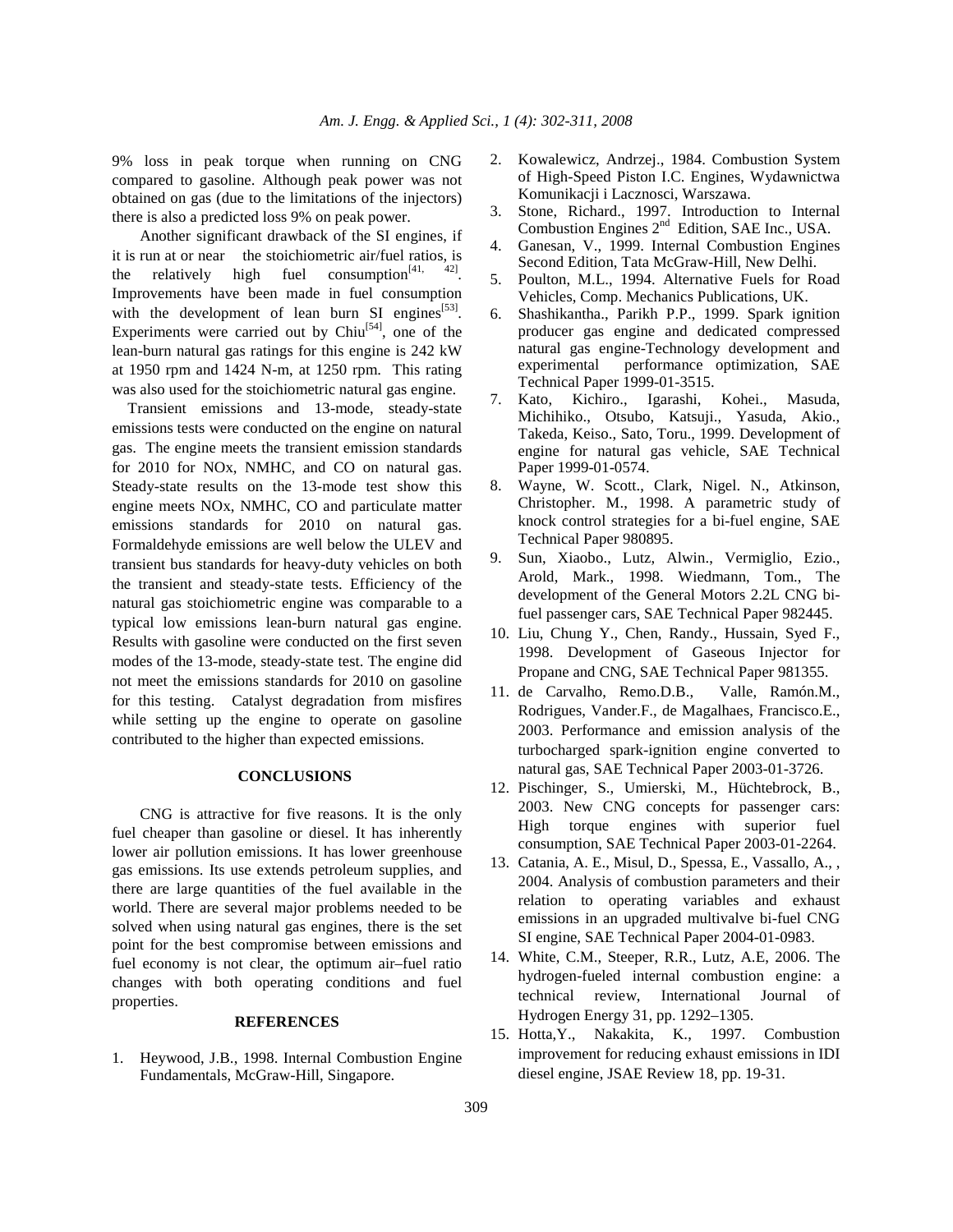- 16. Heffel, W.James., 2003. NOx emission reduction in a hydrogen fueled internal combustion engine at 3000 rpm using exhaust gas recirculation, International Journal of Hydrogen Energy 28, pp. 1285-1292.
- 17. Sazhin, S.S., Feng, G., Heikal,M.R., 2001. A model for fuel spray penetration", Fuel 80, pp. 2171-2180.
- 18. Zuo, Chengji., Yang, Minggao., 1999. Operating characteristics and description of a dual-fuel engine for diesel-natural gas heavy-duty operation, SAE Technical Paper 1999-01-3523.
- 19. Li, G., Ouellette, P., Dumitrescu, S., Hill, P. G., 1999. Optimization study of pilot-ignited natural gas direct- injection in diesel engines, SAE Technical Paper 1999-01-3556.
- 20. Hollnagel, Carlos., Borges, Luiz.H., Muraro, Wilson., 1999. Combustion Development of the Mercedes-Benz MY1999 CNG-Engine M366LAG, SAE Technical Paper 1999-01-3519.
- 21. Xin, Zhang., J, Liu., Qiong, Wang., Zhuiqin, Hu., 1998. Study of Natural Gas Fueling of Locomotive Engines, SAE Technical Paper 981396.
- 22. Stanglmaier, R.H., Ryan, T.W., Souder, J.S., 2001. HCCI operation of a dual-fuel natural gas engine for improved fuel efficiency and ultra-low NOx emissions at low-to-moderate engine loads, SAE Technical Paper 2001-01-1897.
- 23. Hollnagel, C., Neto, J. A. M., Di Nardi, M. E., Wunderlich, C., Muraro, W., Miletovic, C., Bisetto, F., 2001. Application of the natural gas engines Mercedes-Benz in moving stage for the carnival 2001 in Salvador City, SAE Technical Paper 2001-01-3824.
- 24. Lanni, T., Frank, B.P., Tang, S., Rosenblatt, D., Lowell, D., 2003. Performance and emissions evaluation of compressed natural gas and clean diesel buses at New York City's Metropolitan Transit Authority", SAE Paper 2003-01-0300.
- 25. Ullman, T.L., Smith, L.R., Anthony, J.W., Slodowske, W.J., Trestrail, B., Cook, A. L.,Bunn, W.B., Lapin, C.A., Wright, K. J., Clark,.R., 2003. Comparison of exhaust emissions, including toxic air contaminants, from school buses in compressed natural gas, low-emitting diesel, and conventional diesel engine configurations, SAE Technical Paper 2003-01-1381.
- 26. Liu, Yi., Ali, Amr., Reitz, Rolf. D., 2004. Simulation of effects of valve pockets and internal residual gas distribution on HSDI diesel combustion and emissions, SAE Technical Paper 2004-01-0105.
- 27. Wang, D. E., Watson, H. C., 2000. Direct injection compressed natural gas combustion and visualization, SAE Technical Paper 2000-01-1838.
- 28. Chiodi, M., Berner, H., Bargende, M., 2004. Investigation on Mixture Formation and Combustion Process in a CNG-Engine by Using a Fast Response 3D-CFD-Simulation, SAE Technical Paper 2004-10-3004.
- 29. Bianchi, G. M., Richards, K., Reitz, R. D., 1999. Effects Of Initial Conditions In Multidimensional Combustion Simulations Of HSDI Diesel Engines", SAE Technical Paper 1999-01-1180.
- 30. Bianchi, G. M., Fontanesi, S., 2003. On The Applications of Low-Reynolds Cubic K-E Turbulence Models In 3D Simulations of ICE Intake Flows, SAE Technical Paper 2003-01-0003.
- 31. Riegler, U.G., Bargende, M., 2002. Direct coupled 1D/3D-CFD-computation (GT-Power/Star-CD) of the flow in the switch-over intake system of an 8 cylinder SI engine with external exhaust gas recirculation, SAE Technical Paper 2002-01-0901.
- 32. Parvate-Patil, G.B., Hong, H., Gordon, B., 2003. An Assessment Of Intake And Exhaust Philosophies For Variable Valve Timing, SAE Technical Paper 2003-32-0078.
- 33. Sera, M.A., Bakar, R.A., Leong, S.K., 2003. CNG engine performance improvement strategy through advanced intake system, SAE Technical Paper 2003-01-1937.
- 34. Parvate-Patil, G. B., Hong, H., Gordon, B., 2004. Analysis of Variable Valve Timing Events and Their Effects on Single-Cylinder Diesel Engine, SAE Technical Paper 2004-01-2965.
- 35. Polášek, M., Macek, J., Takáts, M., Oldrich, V., 2002. Application of advanced simulation methods and their combination with experiments to modelling of hydrogen-fueled engine emission potentials, SAE Technical Paper 2002-01-0373.
- 36. Narayanaswamy, K., Rutland, C.J., 2004. Cycle Simulation Diesel HCCI Modelling Studies and Control, SAE Technical Paper 2004-01-2997.
- 37. Shiga, S., Ozone, S., Machacon, H. T. C., Karasawa, T., Nakamura, H., Ueda, T., Jingu, N., Huang, Z., Tsue, M., Kono, M., 2002. A Study of the Combustion and Emission Characteristics of Compressed-Natural-Gas Direct-Injection Stratified Combustion Using a Rapid-Compression-Machine, Combustion And Flame 129, pp.1–10.
- 38. Mbarawa, M., Milton, B.E., Casey, R.T., 2001. Experiments and modelling of natural gas combustion ignited by a pilot diesel fuel spray, Int. J. Therm. Sci. 40, pp. 927–936.